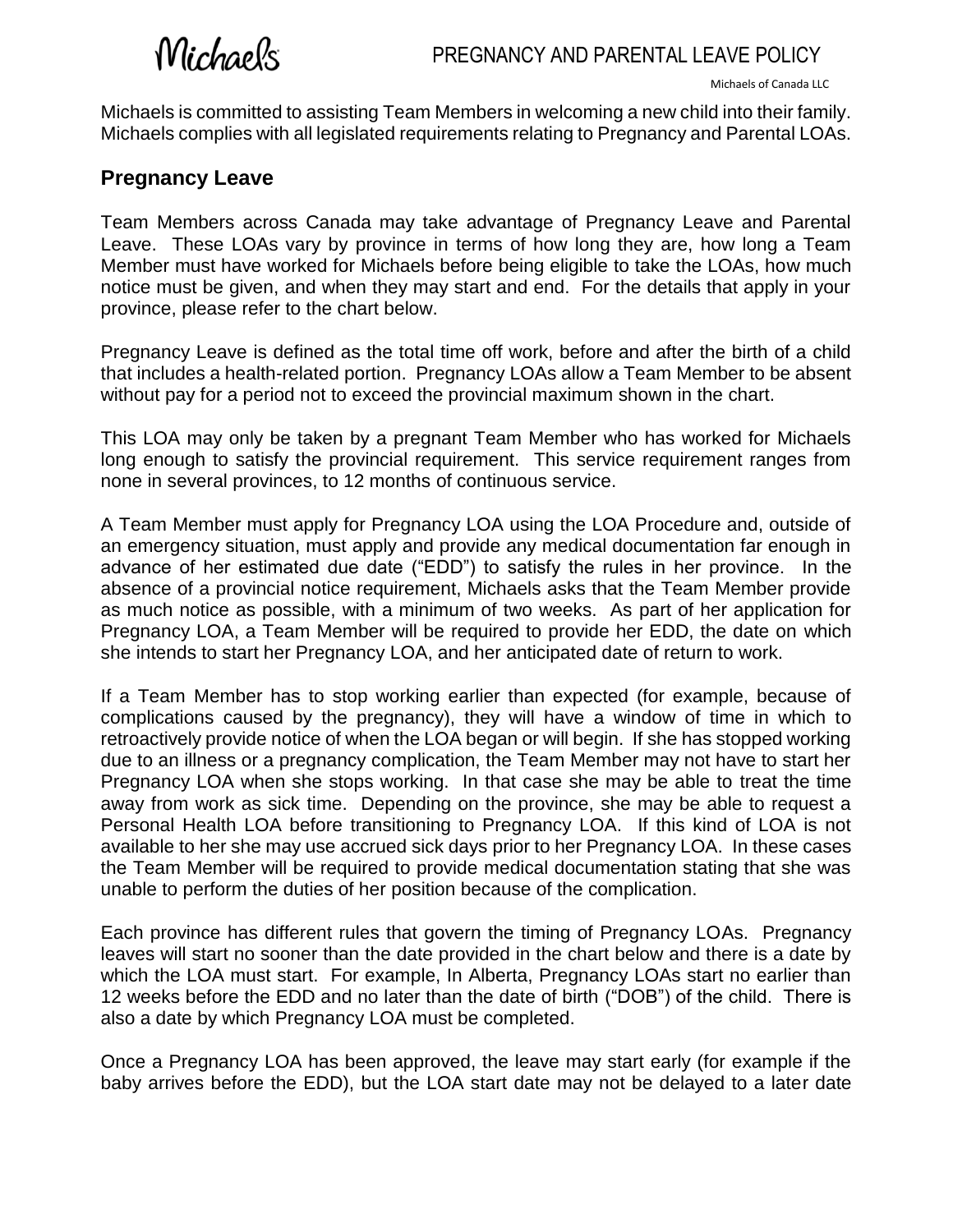without authorization. Team Members on LOA may return early or extend their leave with sufficient notice.

In some provinces, Team Members whose partners are birthing mothers may have the right to take a LOA akin to a Paternity Leave. Please check the chart to determine where this is applicable.

Miscarriage and Stillbirth:

There are provinces that follow special LOA rules in the case of miscarriage and stillbirth. Please check the chart provided to determine if your province is one of these.

In general, if a Team Member suffers a miscarriage or stillbirth more than a set period of time prior to her EDD, she may not be eligible for a Pregnancy LOA. If she has a miscarriage or a stillbirth within the period of time prior to her EDD in which she would have been eligible to begin a Pregnancy LOA she will still be able to take the LOA, commencing no later than the date of the miscarriage or stillbirth. She may be required to provide medical documentation.

## **Parental leave**

Each Team Member who becomes a new parent, which includes birth parent, adopting parent, and a person in a relationship with a parent of a child, has the right to take a Parental LOA when a child is born or first comes into their care.

The service requirement to be eligible for this LOA vary by province (please see the chart below), as do the maximum duration of the LOA and the rules regarding timing and changes to timing.

Birth mothers who take Pregnancy LOA are entitled to take Parental LOA, though this may reduce the amount of time that may be taken for Parental LOA. Typically, if a mother takes a Pregnancy LOA, their Parental LOA begins right after their pregnancy leave ends. Birth mothers who do not take Pregnancy LOA will typically have the same right to Parental LOA as other parents. When the LOA may start and when it must finish depends on the province in which the LOA takes place. If Parental LOA is not taken directly following the birth or placement of the child, Michaels operational needs will be taken into consideration as well as the needs of the Team Member.

As with other LOAs, there are provincial rules that provide the required notice period for Parental LOAs. These apply to both birth and adoptive parents, and both may be changed in the face of emergencies or situations in which the child comes into their care sooner than anticipated.

It should be noted that, if both parents are Team Members, they do not have to take their Parental LOA at the same time, i.e. the LOAs do not have to overlap.